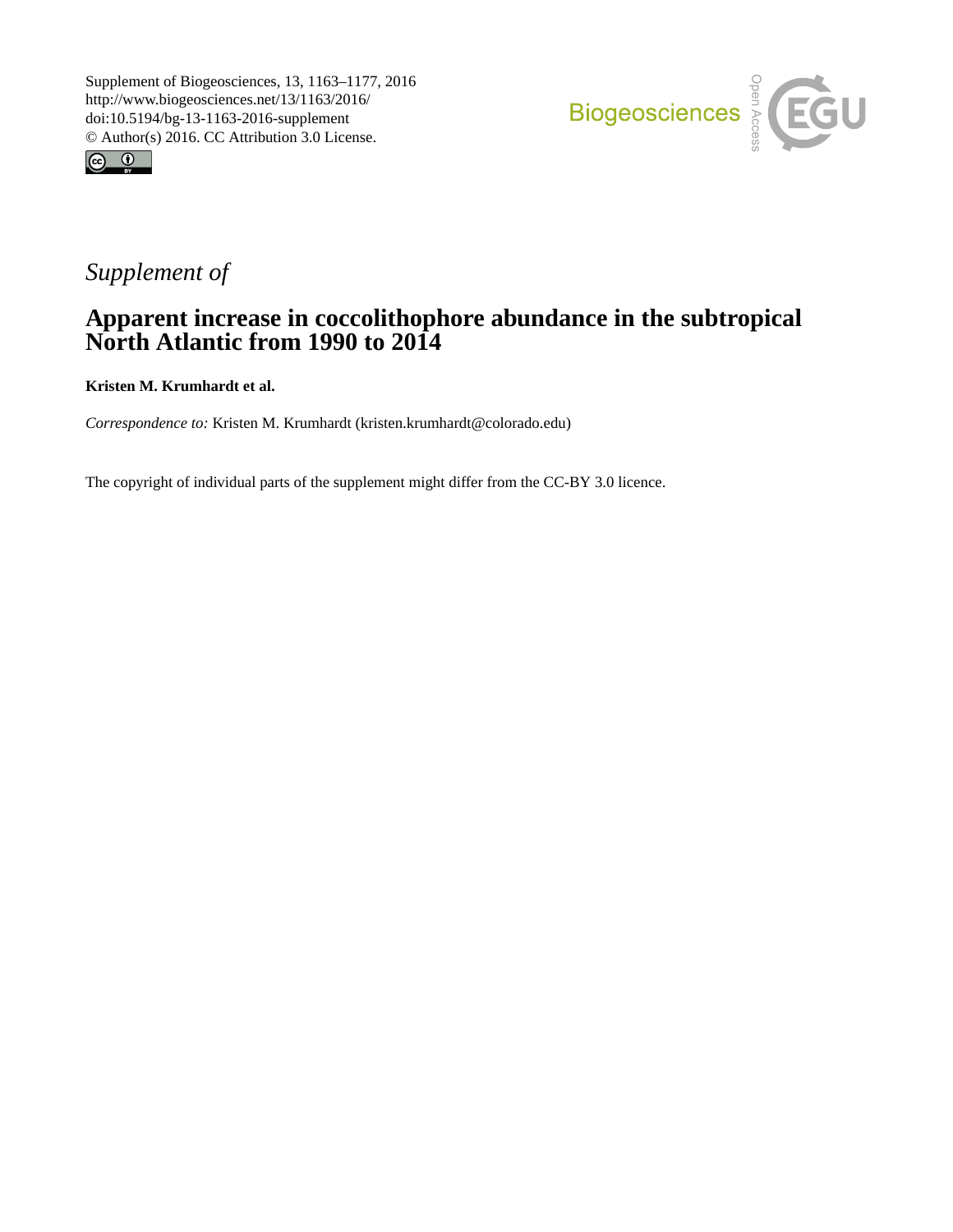

Figure S1. Mean Chl  $a_{hapto}$  in the top 30 m versus coccolithophore cell counts from [Haidar and](#page-4-0) [Thierstein](#page-4-0) [\(2001\)](#page-4-0). Pigment and count data (from 1991 – 1993) were resampled at monthly intervals and a least-squares line was fit to the data, excluding one Chl a $_{hapto}$  value ( $>$  100  $\mu$ g m $^{-3})$  that was deemed to be an extreme outlier.

Discussion Paper

Discussion Paper

 $\overline{\phantom{a}}$ 

Discussion Paper

Discussion Paper

 $\overline{\phantom{a}}$ 

Discussion Paper

Discussion Paper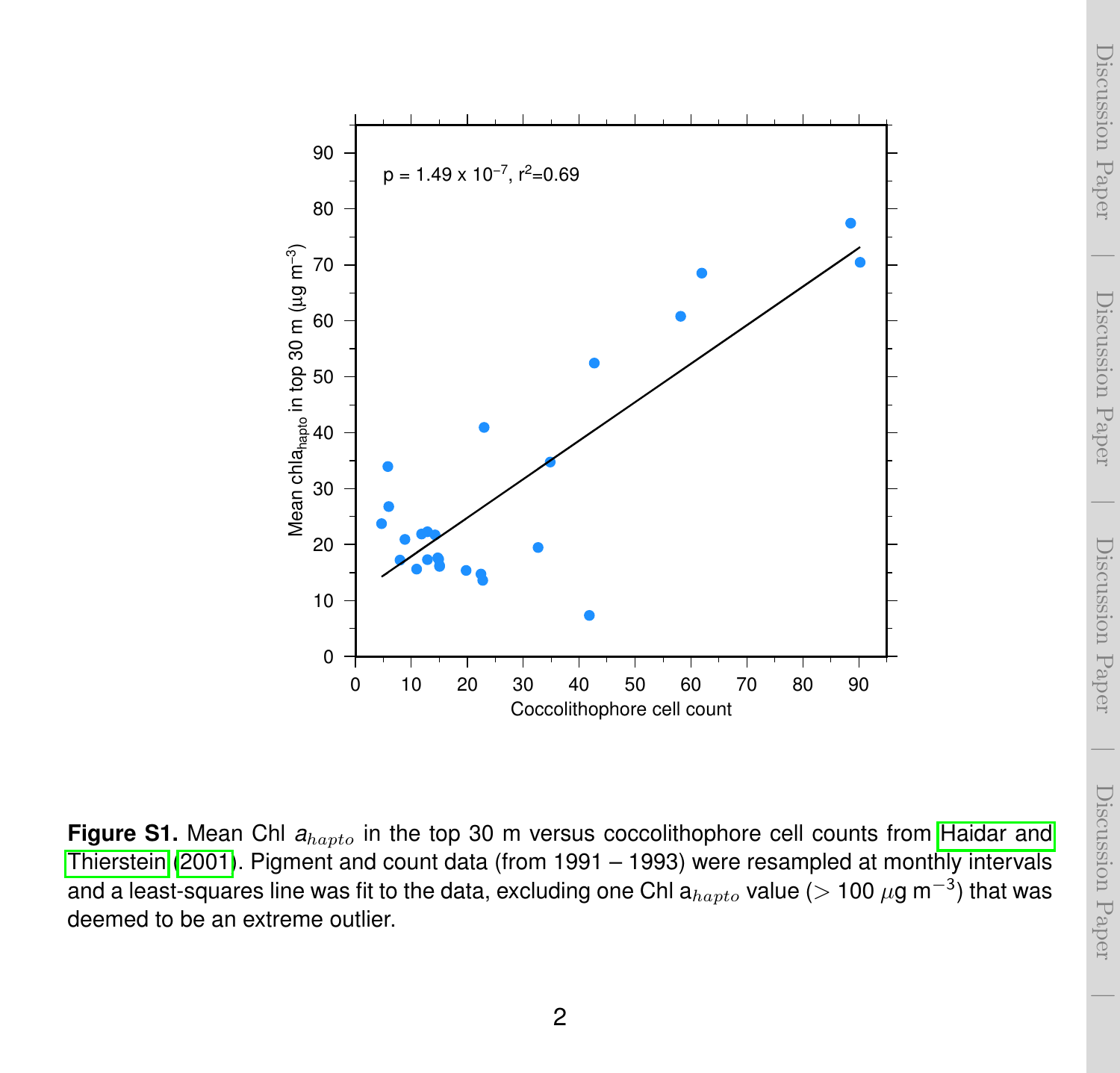Year 1990 1995 2000 2005 2010 3.0 × 2.5 **(a)** 2.0 Chla<sub>hapto</sub> (mg m<sup>−2</sup>)<br>⊳ 1.5 1.0 14 0.5 12 0.0 10 Chla<sub>hapto</sub> (mg m<sup>−2</sup>) **(b)** 8 5.5 6 5.0 4.5 4 4.0 2 PF 3.5<br>E 3.0<br>DF 2.5 3.0 **(c)** 2.5 2.0 1.5 1.0  $0.5 + 1990$ 1990 1995 2000 2005 2010 Year Chla<sub>hapto</sub> integrated from 30m<br>Chla<sub>hapto</sub> integrated from 140m PIC in gridcell with majority of BATS pigment measurements (SeaWiFS) PIC in gridcell with majority of BATS pigment measurements (MODIS)

**Figure S2.** A version of Figure 5 with all the unfiltered data points.

3

 $\overline{\phantom{a}}$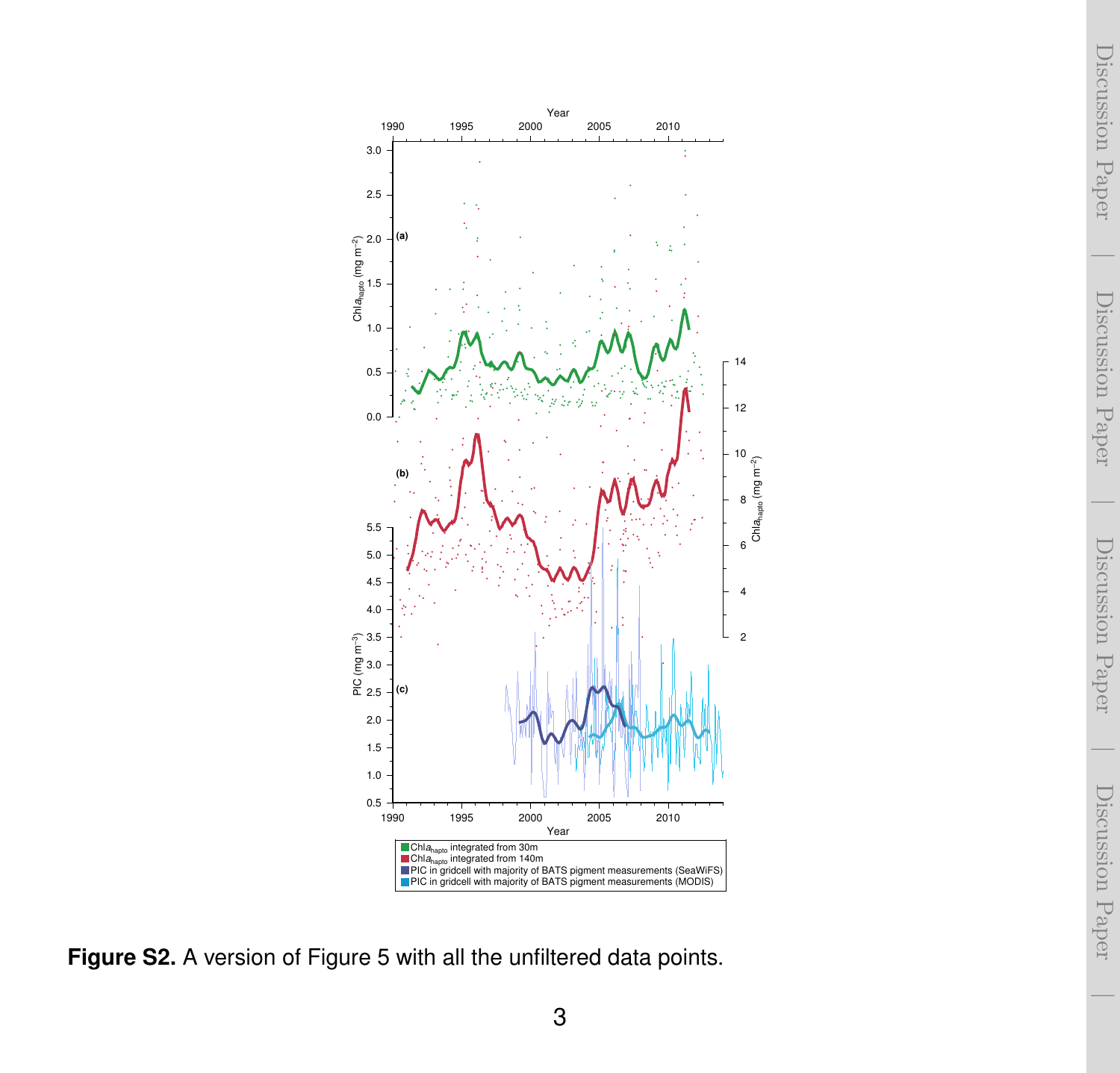Discussion Paper Discussion Paper $\overline{\phantom{a}}$ 

 $\overline{\phantom{a}}$ 



**Figure S3.** A version of Figure 6 with all the unfiltered data points.